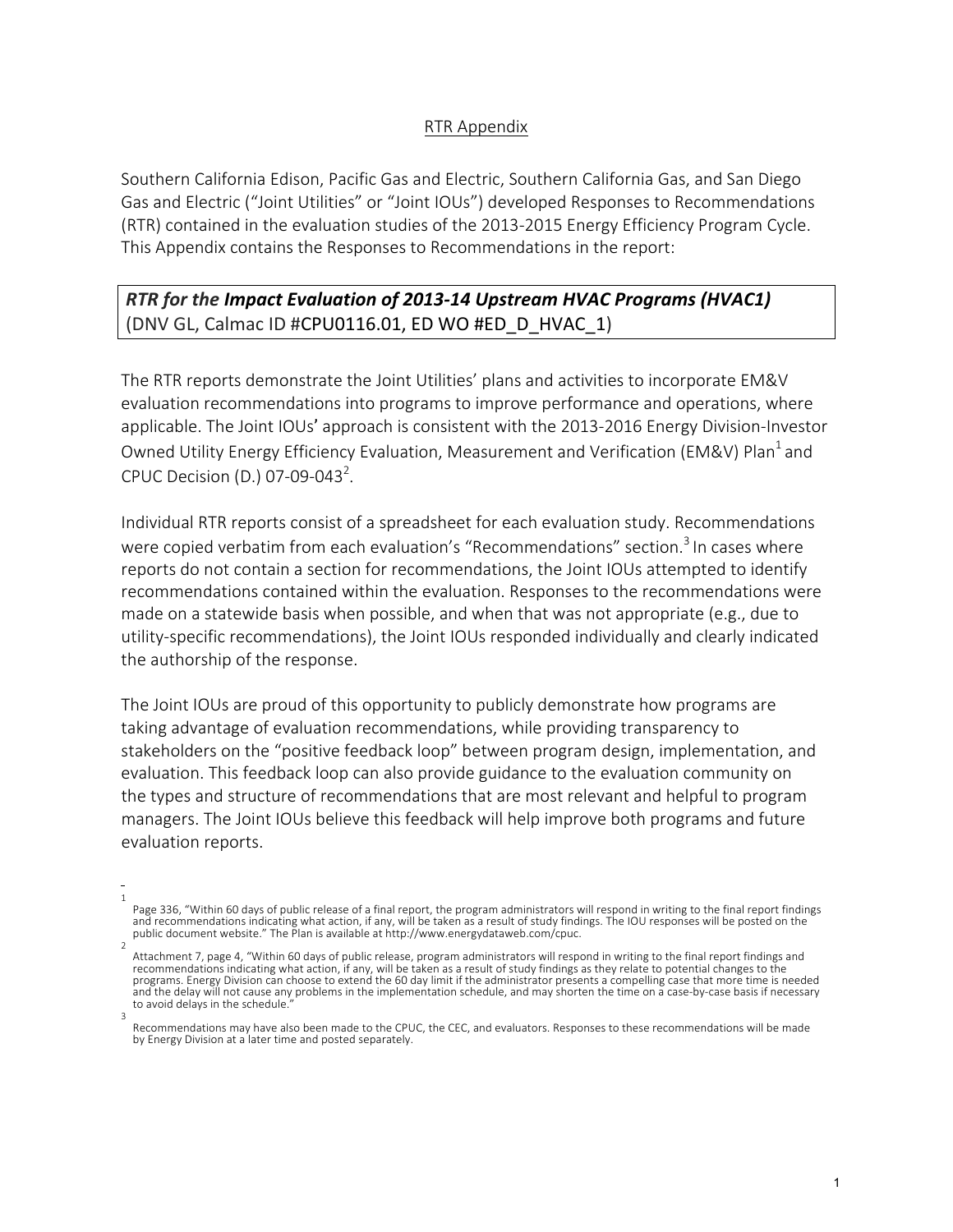## **Impact Evaluation**

Study Title: **Impact Evaluation of 2013-14 Upstream HVAC Programs (HVAC1)** 

**Program: Upstream HVAC**

**Author: DNV GL**

**Calmac ID: CPU0116.01**

**ED WO: ED\_D\_HVAC\_1**

## Link to Report: http://calmac.org/publications/HVAC1ImpactReportFinal\_040116.pdf

| Item#          | Page # | <b>Findings</b>                                                                                                                                                                                                                                                                                                                                                       | <b>Best Practice / Recommendations</b>                                                                                                                                                                                                                                                                                                                                                                                                                                                                                                                                            | Recommendation<br>Recipient | <b>Disposition</b><br>(Accepted,<br>Rejected, or<br>Other) | <b>Disposition Notes</b><br>(e.g. Description of specific program change or Reason for rejection or Under<br>further review)                                                                                                                                                                                                                                                                                                                                                                                                                                                                                                                                                                                                                                                                                                                                                                                                                                                                                |
|----------------|--------|-----------------------------------------------------------------------------------------------------------------------------------------------------------------------------------------------------------------------------------------------------------------------------------------------------------------------------------------------------------------------|-----------------------------------------------------------------------------------------------------------------------------------------------------------------------------------------------------------------------------------------------------------------------------------------------------------------------------------------------------------------------------------------------------------------------------------------------------------------------------------------------------------------------------------------------------------------------------------|-----------------------------|------------------------------------------------------------|-------------------------------------------------------------------------------------------------------------------------------------------------------------------------------------------------------------------------------------------------------------------------------------------------------------------------------------------------------------------------------------------------------------------------------------------------------------------------------------------------------------------------------------------------------------------------------------------------------------------------------------------------------------------------------------------------------------------------------------------------------------------------------------------------------------------------------------------------------------------------------------------------------------------------------------------------------------------------------------------------------------|
| 1              | 57     | All Programs: Program savings were lower<br>than expected. The evaluation team believes<br>one root cause is having optional efficiency<br>criteria for full load or partial load rather than the criteria such that savings claims are tied<br>requiring both full and partial load<br>efficiencies meet a threshold that ensures<br>savings are above code minimum. | For program managers and designers: Set<br>program efficiency criteria for full-load and part-<br>load combinations. Pre-identify units that meet<br>back to make and model numbers collected by<br>participating distributors.                                                                                                                                                                                                                                                                                                                                                   | All IOUs                    | Other                                                      | DEER Full-load and part-load efficiencies do not align with CEE Tiers. If<br>IOU's are agreeing to use CEE Tiers, then only the Part-Load (SEER/under<br>65kBtu) or Full-Load (over 65k) apply. If both must be met, many of the<br>CEE Tier 1 units do not qualify and many CEE Tier 2 units may only qualify<br>for Tier 1 DEER savings.<br>Requiring the Program to enforce both full-load and part-load efficiencies<br>for each tier is conservative to the point of discouraging participation, and<br>does not allow program flexibility to promote units that are built to<br>maximize full load or part-load efficiencies.<br>The "and" requirement creates strict tiers that do not align with HVAC<br>product availability. In order to adequately use an EER "and" IEER<br>requirement would require two or three efficiency combinations per tier<br>to properly represent the wide range of high efficiency products in the<br>market - those with high IEERs relative to EER and vice versa. |
| $\overline{2}$ | 57     | All Programs: Program savings were lower than<br>expected. Another possible factor for low<br>realization rates include using system<br>performance maps that do not accurately<br>represent the performance of the systems being availability of information from manufacturers,<br>installed through the program.                                                   | For program managers and designers: Work<br>with distributors to obtain extended<br>performance maps that can be used in future<br>simulations. DEER updates are limited by the<br>and the upstream program may be in a better<br>position to obtain this information. For<br>workpaper developers and engineers: Use DEER<br>estimates generally and focus workpaper efforts<br>on EER and IEER combinations greater than<br>DEER values. Detail the performance maps and<br>additional features if any such as variable speed<br>compressors, energy recovery ventilation, etc. | All IOUs                    | Accepted<br>Conditionally                                  | Utilities will accept based on manufacturer's willingness to provide<br>performance maps. Manufacturers have expressed concerns around<br>proprietary equipment design.                                                                                                                                                                                                                                                                                                                                                                                                                                                                                                                                                                                                                                                                                                                                                                                                                                     |
| 3              | 57     | All Programs: Program savings were lower than<br>expected. Another possible factor for low<br>realization rates include issues with building<br>types associated with Upstream claims.                                                                                                                                                                                | For program managers and tracking data teams:<br>Avoid building types that do not map to ex ante<br>values. In general, the building types in tracking<br>such as "Multiple" and "Miscellaneous" were<br>associated with specific building types based on<br>site visits.                                                                                                                                                                                                                                                                                                         | All IOUs                    | Accept                                                     | PG&E and SCE workpapers will be incorporating a COM building type<br>which should eliminate building types which don't match to ex ante values                                                                                                                                                                                                                                                                                                                                                                                                                                                                                                                                                                                                                                                                                                                                                                                                                                                              |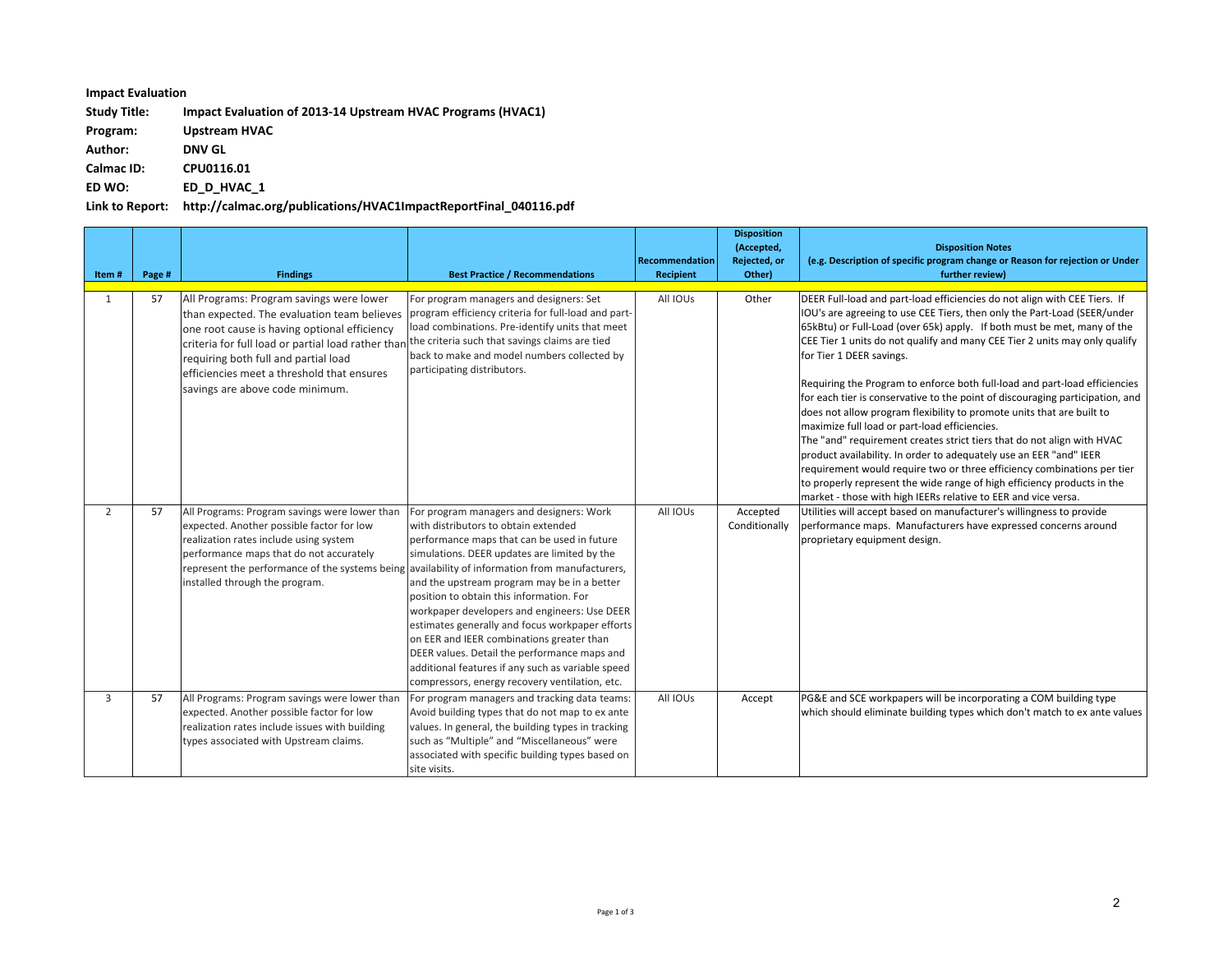| Item#          | Page # | <b>Findings</b>                                                                                                                                                                                                                                                                                                                                                                                                                        | <b>Best Practice / Recommendations</b>                                                                                                                                                                                                                                                                                                                                                                                                | Recommendation<br><b>Recipient</b> | <b>Disposition</b><br>(Accepted,<br>Rejected, or<br>Other) | <b>Disposition Notes</b><br>(e.g. Description of specific program change or Reason for rejection or Under<br>further review)                                                                                                                                                                                                                                                                                                                                                                                                                                                                                                                                                                                                                                                                                                                                                                                                                                                                                                                                                                                                                                                                                                                                                                                                                                                                                                                                                       |
|----------------|--------|----------------------------------------------------------------------------------------------------------------------------------------------------------------------------------------------------------------------------------------------------------------------------------------------------------------------------------------------------------------------------------------------------------------------------------------|---------------------------------------------------------------------------------------------------------------------------------------------------------------------------------------------------------------------------------------------------------------------------------------------------------------------------------------------------------------------------------------------------------------------------------------|------------------------------------|------------------------------------------------------------|------------------------------------------------------------------------------------------------------------------------------------------------------------------------------------------------------------------------------------------------------------------------------------------------------------------------------------------------------------------------------------------------------------------------------------------------------------------------------------------------------------------------------------------------------------------------------------------------------------------------------------------------------------------------------------------------------------------------------------------------------------------------------------------------------------------------------------------------------------------------------------------------------------------------------------------------------------------------------------------------------------------------------------------------------------------------------------------------------------------------------------------------------------------------------------------------------------------------------------------------------------------------------------------------------------------------------------------------------------------------------------------------------------------------------------------------------------------------------------|
| $\overline{a}$ | 57-58  | All Programs: Program savings were lower than<br>expected. Another issue that may lead to<br>inaccuracies in realization rates is using a<br>deemed saving approach for large water cooled<br>chillers. The same exact chiller could have highly points and controls, could produce much more<br>varying savings dependent upon how it is being<br>operated especially regarding chilled water<br>temperatures and control approaches. | For program managers and designers:<br>Implement a calculated savings approach for<br>large water-cooled chillers Having a few<br>calculation inputs, such as the site-specific set<br>accurate estimates without adding much more<br>work to the process.                                                                                                                                                                            | All IOUs                           | Rejected                                                   | For over a decade, the calculated chiller program could not engage the<br>market to do better than a single digit marketshare participation.<br>Experience has shown that calculated programs have low engagement<br>because they actually add much "more work to the [application] process",<br>discouraging applicants.<br>Changing the model to a deemed upstream program increased chiller<br>accomplishments by an order of magnitude and achieved significant<br>market transformation impacts. Furthermore, realization rates for water-<br>cooled chillers were 139% for kW and 98% for kWh, the highest of any<br>upstream measure.<br>The accomplishments and market transformation advantages of a deemed<br>upstream program are evident and to require more data or the burden a<br>calculated application would not be a benign change to the program<br>accomplishments. Specific set point and controls information cannot be<br>collected for an upstream program because they are not readily available<br>to the participating distributors. Even if they could be collected, it is<br>unclear how this additional data could be used with a deemed approach.<br>The existing work paper models conservative average savings, in a similar<br>manner to DEER, but uses more up to date performance data and more<br>accurately reflects the equipment efficiencies available in the market.<br>Requring the collection of information unvailable to the program |
| 5              | 58     | All Programs: Program savings were lower than<br>expected. Finally, the realization rates were<br>profoundly affected by ex ante estimates that<br>did not pass basic quality control steps. For<br>example, the air-cooled chiller savings ex ante<br>estimates were 85% of the baseline cooling end<br>use total usage, which is impossible.                                                                                         | For workpaper developers and tracking data<br>teams: Check unit energy savings estimates<br>relative to the baseline cooling energy<br>consumption per ton. This will improve the<br>ability of future workpapers to check whether<br>adjustment factors to DEER estimates produce<br>reasonable savings. Also check that workpaper<br>values agree with values in tracking data.                                                     | All IOUs                           | Rejected                                                   | participants will harm the program without any clear benefits.<br>The workpaper savings were derived from DEER measures. The comments<br>stated that DEER measure baseline value was 85% higher than it should be.<br>The best way to improve this is that DEER needs to update its values and<br>then IOUs will update their workpaper accordingly.                                                                                                                                                                                                                                                                                                                                                                                                                                                                                                                                                                                                                                                                                                                                                                                                                                                                                                                                                                                                                                                                                                                               |
| 6              | 58     | Unitary Systems: Many Upstream unitary HVAC<br>systems have non-functional economizers. The<br>evaluation team found that a considerable<br>savings potential is not being realized because<br>many economizers for unitary systems being<br>installed through the program are not<br>functioning properly. Our testing occurred<br>of the economizers were found to not be<br>working.                                                | For program managers and designers: Develop<br>methods to obtain evidence that the<br>economizer is fully functional before dispersing<br>the final incentive payment. Create a program<br>required acceptance testing protocol for the<br>technician to assure a functioning economizer<br>that includes documenting economizer<br>within two years of installation, but one-quarter functionality with video/photographic evidence. | All IOUs                           | Rejected                                                   | Distributors do not have access to this information. Field testing of all<br>upstream units would be cost-prohibitive and access extremely difficult<br>(because the end-user is not aware of the rebate).<br>Photo and video documentation cannot be obtained by distributors in an<br>upstream program. Ensuring economizers are operational two-plus years<br>after installation is an issue for all equipment with economizers and not<br>just those installed through upstream. Photo evidence of a working<br>economizer at the time of installation is not necesarily proof it will be<br>functioning in two years.                                                                                                                                                                                                                                                                                                                                                                                                                                                                                                                                                                                                                                                                                                                                                                                                                                                         |